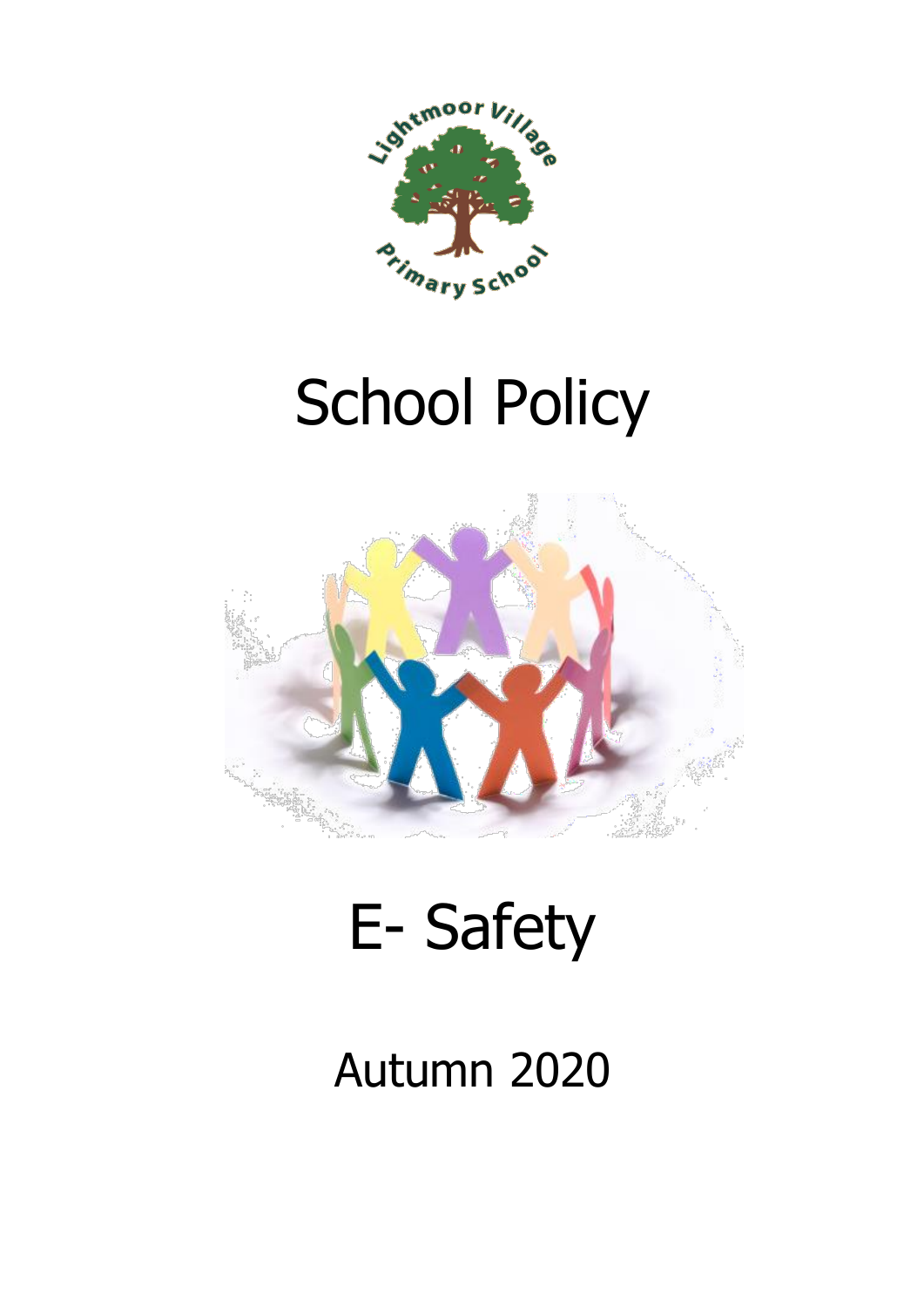# **Introduction**

The Internet is now regarded as an essential resource to support teaching and learning.

The curriculum requires pupils to learn how to locate, retrieve and exchange information using ICT. In delivering the curriculum, teachers need to plan to integrate the use of communications technology such as web-based resources and e-mail and mobile learning, such as phones and touch screen tablet devices. Computer skills are vital to access life-long learning and employment; indeed computing is now seen as an essential life-skill.

Young people have access to the Internet from many places, home, school, friends' homes, libraries and in many cases mobile phones. Schools have a number of services to help ensure that curriculum use is safe and appropriate, however, access out of school does not usually have these services and has a range of risks associated with its use.

From September 2020, Relationships Education was made compulsory for all primary aged pupils. Through this new subjects, pupils are taught about online safety and harms including being taught what positive, healthy and respectful online relationships look like, the effects of their online actions on others and knowing how to recognise and display respectful behaviour online. Throughout these subjects, teachers address online safety and appropriate behaviour in an age appropriate way that is relevant to their pupils' lives. This complements the computing curriculum, which covers the principles of online safety at all key stages, with progression in the content to reflect the different and escalating risks that pupils face. This includes how to use technology safely, responsibly, respectfully and securely, and where to go for help and support when they have concerns about content or contact on the internet or other online technologies.

Schools are ideally placed to help young people learn to become e-safe. This policy is designed to ensure safe internet use by pupils in school, but also while on-line at home etc.

# **Core Principles of Internet Safety**

Internet safety depends on staff, schools, governors, advisers, parents and, where appropriate, the pupils themselves taking responsibility for the use of Internet and other communication technologies such as mobile phones.

There are no straightforward or totally effective solutions and staff, parents and the pupils themselves must remain vigilant.

The online world develops and changes at great speed. New opportunities, challenges and risks are appearing all the time. This can make it difficult for schools to stay up to date with the latest devices, platforms, apps, trends and related threats. It is therefore important to focus on the underpinning knowledge and behaviours that can help pupils to navigate the online world safely and confidently regardless of the device, platform or app. This teaching could be built into existing lessons across the curriculum, covered within specific online safety lessons and/or school wide approaches. Teaching must always be age and developmentally appropriate.

We aspire to educate the children with underpinning knowledge and behaviours including:

-How to evaluate what they see online.

-How to recognise techniques used for persuasion.

-Assessing online behaviour.

-How to identify online risks.

-How and when to seek support.

# **Why is Internet use important?**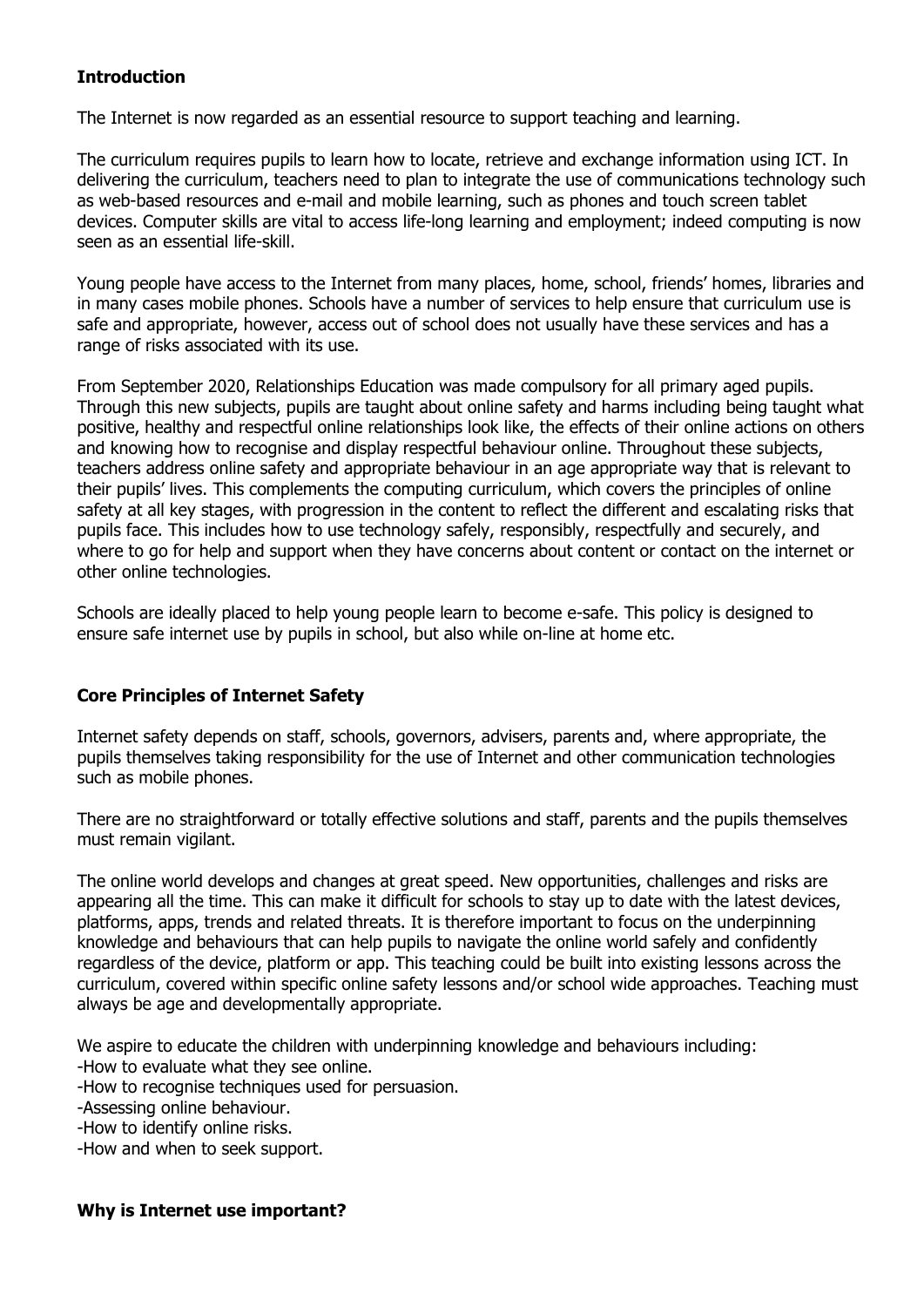The Internet is an essential element in 21st century life for education, business and social interaction. The school has a duty to provide pupils with quality Internet access as part of their learning experience.

The purpose of Internet use in school is to raise educational standards, to promote pupil achievement, well-being and to support the professional work of staff and to enhance the school's management information and business administration systems.

#### **How will Internet use enhance learning?**

The school Internet access will be designed expressly for educational use and will include filtering appropriate to the age of pupils.

Pupils will learn appropriate Internet use and be given clear objectives for Internet use.

Pupils will be educated in the effective use of the Internet in research, including the skills of knowledge location, retrieval and evaluation.

## **How will filtering be managed?**

The school works in partnership with Telford and Wrekin and BLOXX, to ensure systems to protect pupils are reviewed and improved. Impero is also used in school to actively monitor the internet use age.

If staff or pupils discover unsuitable or illegal sites, the URL (address) and content must be reported to the ICT co-ordinator and then Senior Management. Parents of the children involved will be notified immediately.

Our ICT co-ordinator and ICT technician will ensure that regular checks are made to ensure that the filtering methods selected are appropriate, effective and reasonable.

#### **How will the risks be assessed?**

In common with other media such as magazines, books and video, some material available via the Internet is unsuitable for pupils. The school will take all reasonable precautions to ensure that users access only appropriate material. However, due to the international scale and linked nature of Internet content, it is not possible to guarantee that unsuitable material will never appear on a school computer. Neither the school nor the LEA can accept liability for the material accessed, or any consequences of Internet access.

The use of computer systems without permission or for inappropriate purposes could constitute a criminal offence under the Computer Misuse Act 1990.

Methods to identify, assess and minimise risks will be reviewed regularly.

The Headteacher and ICT Co-ordinator and technician will ensure that the Internet policy is implemented and compliance with the policy monitored.

#### **Managing Content**

If staff or pupils discover unsuitable sites, the URL (address) and content must be reported to the ICT Coordinator.

Schools should ensure that staff and pupils are aware that the use of internet derived materials should comply with current copyright laws.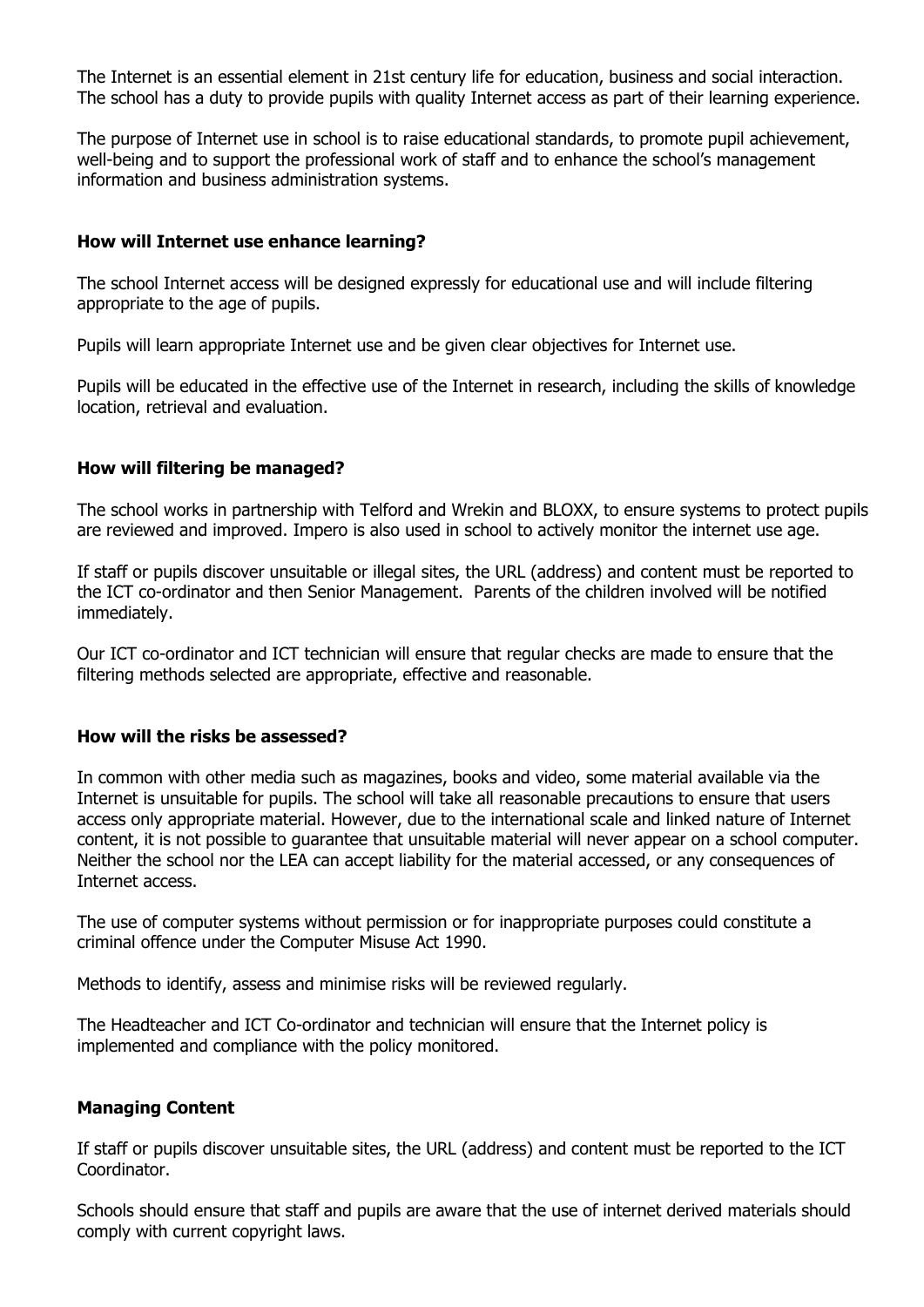Specific lessons will be included within the Computing Scheme of Work that teaches all pupils how to read for information from web resources.

Nominated persons (ICT Coordinator) will be responsible for permitting and denying additional websites as requested by colleagues.

Restrictions are put onto all school iPads and we use the safety mode on you tube.

## **How should the school website content be managed?**

The point of contact on the website should be the school address, school e-mail and telephone number. Staff or pupils' home information will not be published.

Website photographs that include pupils will be selected carefully and will not enable individual pupils to be identified by name.

Pupils' full names will not be used anywhere on the website, particularly in association with photographs.

Written permission from parents or carers will be obtained before photographs of pupils are published on the school website.

## **On-line communications and social networking**

The whole school will work on e-safety and re write the policy with our ICT technician each year during e safety week. E safety will also be on going through SMSC curriculum and Loudmouth Theatre visits. Our school 'Team Safe' will also help to develop this in assemblies.

Pupils will be advised never to give out personal details of any kind which may identify them, their friends or their location. They will also be advised to use nicknames and avatars when using social networking sites as part of the e safety programme.

Pupils and parents will be advised that the use of social network spaces outside school brings a range of dangers for primary aged pupils. Our ICT technician is also creating a parents' guide to help with keeping children safe using technology at home including the age restrictions for popular apps, games and social media platforms.

Appropriate use of mobile phones will be taught to pupils as part of their e-safety programme.

Pupil mobile phones are not permitted within the school and if children need these for after school they are kept in the school office and given back at home time with parental consent.

Rules for Internet safety access will be posted in all classrooms written by the children in every e safety week.

#### **Parents and E-Safety**

Parents' attention will be drawn to the School E-Safety Policy in newsletters, the school brochure and on the school Website.

Regular information will be provided to parents about how to ensure they can work with the school to ensure this resource is used appropriately both within school and home.

A partnership approach with parents will be encouraged. This could include demonstrations, practical sessions and suggestions for safe Internet use at home. All parents will receive support information as and when available as we look to update our policies and 'Parents Guide' to ensure our children continue to access the internet safely at home as well as at school.